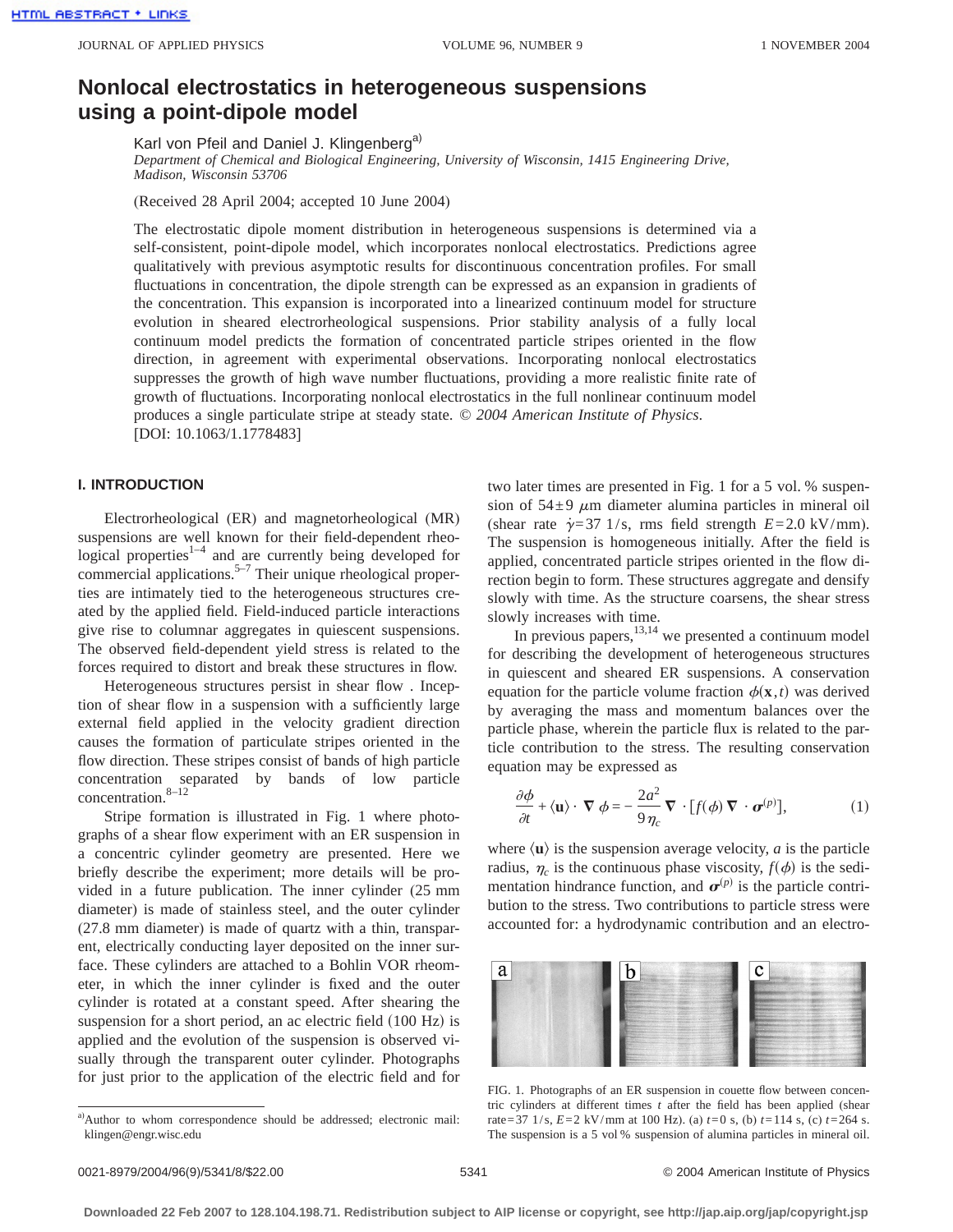static contribution. For the hydrodynamic contribution, the model proposed by Morris and Boulay<sup>15</sup> for sheared, noncolloidal, hard-sphere suspensions was employed,

$$
\boldsymbol{\sigma}^{(p,H)} = - \eta_n(\phi) \dot{\gamma} \hat{\mathbf{Q}} + \eta_p(\phi) [\nabla \langle \mathbf{u} \rangle + \nabla \langle \mathbf{u} \rangle^T], \tag{2}
$$

where the first term represents the shear-induced normal stresses. Here  $\eta_n(\phi)$  is the "normal stress viscosity," and  $\eta_p(\phi)$  is the particle contribution to the shear viscosity [i.e., the suspension shear viscosity is  $\eta_s(\phi) = \eta_c + \eta_p(\phi)$ . With the *x*, *y*, and *z* directions (or the 1, 2, and 3 directions) oriented with the flow, vorticity, and gradient directions, respectively, the normal stresses are specified by the diagonal tensor **Q**<sup>*⁄*</sup> where  $Q_{\alpha\alpha} = \lambda_{\alpha}$  (no sum) with  $\lambda_1 = 1$ , and where  $\lambda_2$  $\approx 0.5$  and  $\lambda_3 \approx 0.8$  provide best fits of various suspension flows. The shear and normal stress viscosities were treated empirically as

$$
\eta_p(\phi) = 2.5 \eta_c \phi (1 - \bar{\phi})^{-1} + K_s \eta_c \bar{\phi}^2 (1 - \bar{\phi})^{-2},
$$
 (3)

$$
\eta_n(\phi) = K_n \eta_c \overline{\phi}^2 (1 - \overline{\phi})^{-2},\tag{4}
$$

where  $\bar{\phi} = \phi / \phi_{\text{max}}$ ,  $\phi_{\text{max}}$  is the maximum packing fraction ( $\phi_{\text{max}}$ =0.68 herein), and  $K_s$ =0.1 and  $K_n$ =0.75 provided reasonable agreement with experimental data.

For the electrostatic contribution to the stress, the suspension was treated as an isotropic suspension for which the electrostatic particle stress can be written as

$$
\boldsymbol{\sigma}^{(p,E)} = \epsilon_0 \{ [\epsilon(\phi) - \epsilon_c - \frac{1}{2} a_1(\phi)] \mathbf{E} \mathbf{E}
$$

$$
- \frac{1}{2} [\epsilon(\phi) - \epsilon_c + a_2(\phi)] E^2 \delta \}, \tag{5}
$$

where  $\epsilon_0$ =8.8542×10<sup>-12</sup> F/m is the permittivity of free space. A self-consistent *mean-field* analysis in the pointdipole limit yields a suspension dielectric constant  $\epsilon$  and electrostriction coefficients  $a_1$  and  $a_2$ , given by<sup>16</sup>

$$
\epsilon(\phi) = \epsilon_c \frac{1 + 2\beta\phi}{1 - \beta\phi},\tag{6}
$$

$$
a_1 = 0,\t\t(7)
$$

$$
a_2(\phi) = -\frac{\left[\epsilon(\phi) - \epsilon_c\right]\left[\epsilon(\phi) + 2\epsilon_c\right]}{3\epsilon_c},\tag{8}
$$

where  $\epsilon_c$  is the relative dielectric constant of the suspending fluid, and  $\beta = (\sigma_p - \sigma_c)/(2\sigma_p + 2\sigma_c)$  (dc electric fields) or  $(\epsilon_p$  $-\epsilon_c$ )/(2 $\epsilon_p + \epsilon_c$ ) (ac electric fields of sufficiently high frequency), where  $\sigma_p$  and  $\sigma_c$  are electrical conductivities of the particulate and continuous phases, respectively, and  $\epsilon_n$  is the relative dielectric constant of the particulate phase.

Linear stability analyses predict the formation of columnar structures in quiescent suspensions. In sheared suspensions, linear stability analysis predicts the formation of stripes, where the concentration profile varies only in the vorticity direction. A simplified, one-dimensional version of the model,

$$
\frac{\partial \phi}{\partial t} = -\frac{2a^2}{9\eta_c} \frac{\partial}{\partial y} \left[ f(\phi) \frac{\partial \sigma_{yy}^{(p)}}{\partial y} \right],\tag{9}
$$

was therefore employed for further analysis. Linearizing this conservation equation for small fluctuations in concentration about a mean value,  $\phi'(y, t) \equiv \phi(y, t) - \phi_0 \ll 1$ , where  $\phi_0$  is the mean concentration, yields

$$
\frac{\partial \phi'}{\partial t} = -M \left[ 1 - \frac{\mathbf{M} \mathbf{n}}{\mathbf{M} \mathbf{n}_c(\phi_0)} \right] \frac{\partial^2 \phi'}{\partial y^2},\tag{10}
$$

where

$$
M = \frac{2a^2 \epsilon_0 \epsilon_c \beta^2 E_0^2 f(\phi_0) \phi_0}{3 \eta_c (1 - \beta \phi_0)^3},
$$
\n(11)

$$
Mn = \frac{\eta_c \dot{\gamma}}{2\epsilon_0 \epsilon_c \beta^2 E_0^2}
$$
 (12)

is the Mason number, and

$$
Mn_c = \frac{3\phi_{\text{max}}^2}{4\lambda_2 K_n} \frac{(1 - \phi_0/\phi_{\text{max}})^3}{(1 - \beta \phi_0)^3}
$$
(13)

is the "critical" Mason number. Linear stability analysis shows that stripes should form for  $Mn < Mn_c$ . This is qualitatively consistent with our experimental observations with magnetorheological fluids.<sup>17</sup> However, the stability analysis also predicts the physically unreasonable features of an infinitely fast initial growth rate of stripes with an infinite wave number (i.e., infinitely thin stripes). Thus, the prior continuum modeling effort provides little insight into the important issues of how the structure and rheological properties evolve in time.

The shortcomings described above can be attributed primarily to the local character of the electrostatic stress model employed [Eq. (5)]. The stress, and thus the driving force for particle migration, is assumed to depend only on the concentration at the point of interest. In reality, the stress arises because of electrostatic polarization interactions between particles, which act over considerable distances owing to the  $1/R<sup>3</sup>$  decay of the disturbance potential generated by a sphere. We thus expect the polarization, and therefore the stress, to depend not only upon the concentration at point but also on the distribution of particles near that point.

In this paper, we develop a self-consistent dipole model for the electrostatic polarization in nonuniform suspensions. We relax the "mean-field" assumption commonly employed in such analyses to obtain a nonlocal model for polarization. The self-consistent field (SCF) model is presented in the following section. In Sec. III A, we compare the predictions of this model for the polarization near a step in concentration with that predicted by an asymptotic analysis presented previously by Keiller and Feuillebois.<sup>18</sup> The two approaches produce qualitatively similar results, with each approach having its own strengths and weaknesses. We then obtain in Sec. III B a gradient expansion expression for the dipole moment field where the dipole moment magnitude at a point is expressed in terms of gradients of the concentration profile. This expansion is required for predicting the early stages of structure evolution, which is presented in Sec. III C. Here we

**Downloaded 22 Feb 2007 to 128.104.198.71. Redistribution subject to AIP license or copyright, see http://jap.aip.org/jap/copyright.jsp**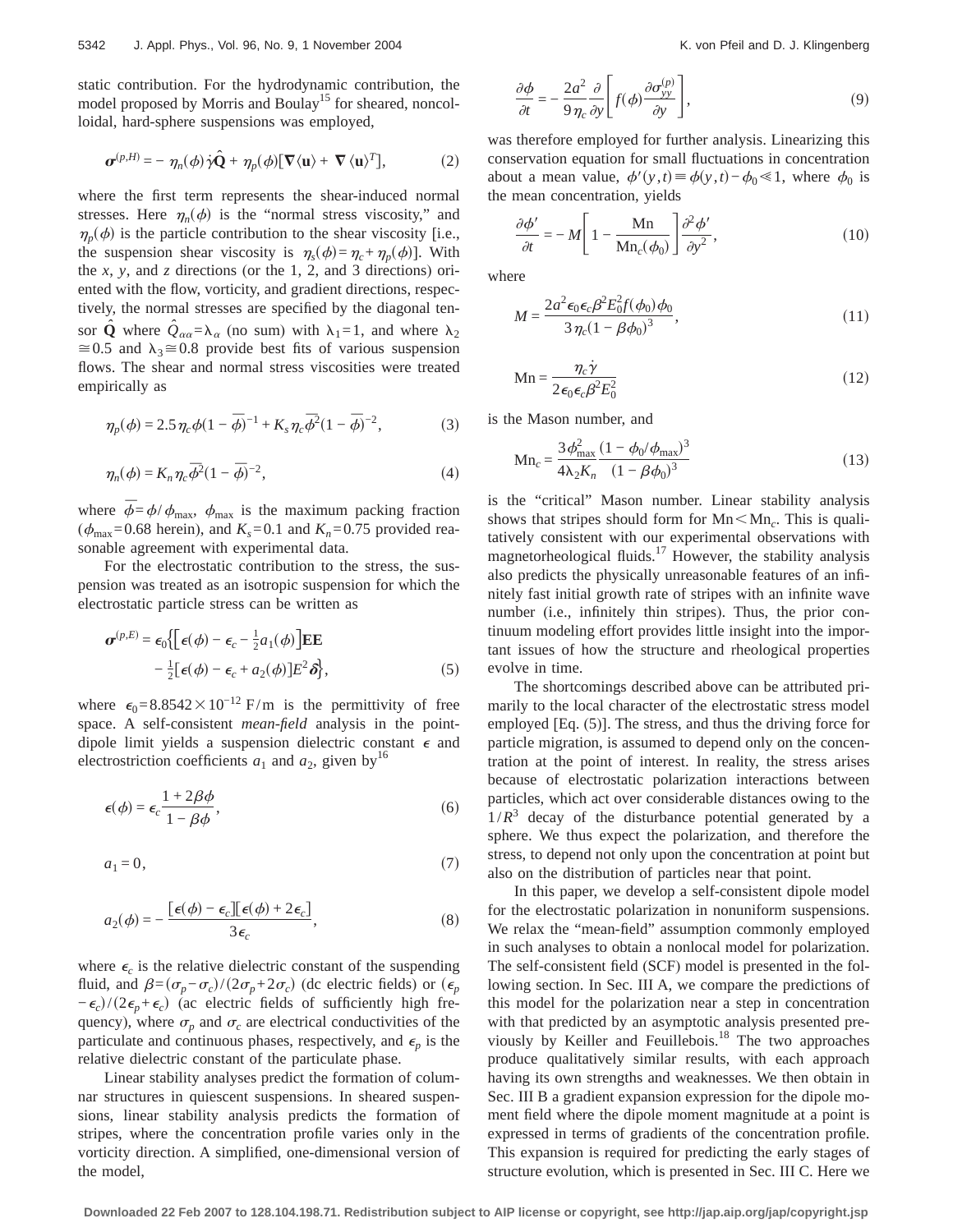show that incorporation of nonlocal electrostatics produces both a finite initial rate of growth for the fastest growing fluctuations and a finite wave number for these fluctuations. We also show in this section that including nonlocal electrostatics results in a structure consisting of a single stripe at steady state.

### **II. SELF-CONSISTENT POINT-DIPOLE MODEL**

In this section we outline how a self-consistent dipole model employed previously for homogeneous suspensions $16,19,20$  can be modified to describe electrostatics in heterogeneous suspensions. Consider a suspension of polarizable spheres in an electric field. The dipole moment of sphere *i* is given by

$$
\boldsymbol{\mu}_i = \alpha \mathbf{E}_{\text{loc}}(\mathbf{x}_i),\tag{14}
$$

where  $\alpha = 4\pi\epsilon_0 \epsilon_c a^3 \beta$  is the particle polarizability. Assuming that the spheres' charge distributions are only dipolar, the local field at the center of sphere *i* is the macroscopic applied field  $\mathbf{E}_0$  plus the disturbance dipole fields produced by all of the other spheres,

$$
\mathbf{E}_{\text{loc}}(\mathbf{x}_i) = \mathbf{E}_0 - \sum_{j \neq i} \mathsf{T}(\mathbf{x}_i - \mathbf{x}_j) \cdot \boldsymbol{\mu}_j,
$$
(15)

where

$$
\mathbf{T}(\mathbf{x}) = \frac{1}{4\pi\epsilon_0 \epsilon_c} \left( \frac{\delta}{|\mathbf{x}|^3} - 3\frac{\mathbf{x}\mathbf{x}}{|\mathbf{x}|^5} \right)
$$
(16)

is the dipole interaction tensor.

We wish to determine the ensemble-averaged dipole density given statistical information about the particle positions, namely, the singlet probability density  $P(x)$  and the conditional pair probability density  $\mathcal{P}(\mathbf{x}|\boldsymbol{\xi})$ . The singlet probability density  $P(x)$  is equated with the position-dependent particle number density  $n(\mathbf{x})$ .

Averaging the dipole moment of a sphere at  $\mathbf{x}_i$  over all configurations consistent with the density  $n(\mathbf{x})$  gives

$$
\langle \boldsymbol{\mu}(\mathbf{x}_i) \rangle = \left\langle \alpha \bigg[ \mathbf{E}_0 - \sum_{j \neq i} \mathsf{T}(\mathbf{x}_i - \mathbf{x}_j) \cdot \boldsymbol{\mu}(\mathbf{x}_j) \bigg] \right\rangle \tag{17}
$$

$$
= \alpha \bigg[ \mathbf{E}_0 - \bigg\langle \sum_{j \neq i} \mathsf{T}(\mathbf{x}_i - \mathbf{x}_j) \cdot \boldsymbol{\mu}(\mathbf{x}_j) \bigg\rangle \bigg]. \tag{18}
$$

We equate the average of the sum of all spheres  $j \neq i$  with an integral over the pair probability density. The ensembleaveraged dipole density then becomes

$$
\langle \boldsymbol{\mu}(\mathbf{x}) \rangle = \alpha \Bigg[ \mathbf{E}_0 - \int_V \mathbf{T}(\mathbf{x} - \boldsymbol{\xi}) \cdot \boldsymbol{\mu}(\boldsymbol{\xi}) \mathcal{P}(\boldsymbol{\xi}|\mathbf{x}) d\boldsymbol{\xi} \Bigg].
$$
 (19)

As discussed previously, the above integral is conditionally convergent.<sup>16,19,20</sup> In these references, which addressed uniform suspensions  $[n(x)=\text{const}]$ , the conditional convergence was resolved using a renormalization procedure. The key idea in this procedure is to subtract a second integral from the above equation, whose result is known *a priori* and which possesses the same conditional convergence behavior. In those cases, the known quantity is the average electric field; since the concentration is uniform, the ensembleaveraged electric field must be equal to the applied macroscopic field  $\mathbf{E}_0$ .

In our case, since  $n(x)$  is a function of position, the ensemble-average field may also vary with position and thus is not necessarily known *a priori*. However, experiments indicate that structures that evolve produce concentration profiles that vary primarily in the direction perpendicular to the field direction. Our prior modeling work<sup>13,14</sup> produces similar results, with the most rapidly growing fluctuations being those that are independent of *z* for a field applied in the *z* direction. We will thus consider here only concentration profiles that depend only on *x* and *y*, with the macroscopic field applied in the *z* direction. By symmetry, the resulting ensemble-averaged field for any profile  $n(x, y)$  will be constant and equal to the applied macroscopic field  $\mathbf{E}_0 = E_0 \mathbf{e}_z$ . We can therefore proceed with the renormalization procedure developed earlier. Below we outline this approach for the new situation where the particle number density is not constant, but depends on *x* and *y*.

Consider first the ensemble-averaged electric field

$$
\langle \mathbf{E}(\mathbf{x}) \rangle = -\int \nabla \Psi \mathcal{P}(C) dC,\tag{20}
$$

where  $\int \cdots dC$  represents the integral over all possible configurations consistent with  $n(x)$ , and  $\Psi$  is the total electrostatic potential at **x**. Following Jeffrey,<sup>19</sup> we simplify this to leading order in volume fraction by considering only the effect of one sphere, i.e.,

$$
\langle \mathbf{E}(\mathbf{x}) \rangle = \mathbf{E}_0 - \int_V \nabla \psi(\mathbf{x} - \xi) \mathcal{P}(\xi) d\xi,
$$
 (21)

where  $\psi$  is the single sphere solution for the disturbance potential in a uniform field,

$$
-\nabla\psi(\mathbf{x}-\xi) = \begin{cases}\n-\frac{\mu(\xi)}{4\pi\epsilon_0\epsilon_c a^3}, & |\mathbf{x}-\xi| \le a \\
-\frac{1}{4\pi\epsilon_0\epsilon_c} \left[\frac{\delta}{|\mathbf{x}-\xi|^3} - 3\frac{(\mathbf{x}-\xi)(\mathbf{x}-\xi)}{|\mathbf{x}-\xi|^5}\right] \cdot \mu(\xi), & |\mathbf{x}-\xi| > a.\n\end{cases}
$$
\n(22)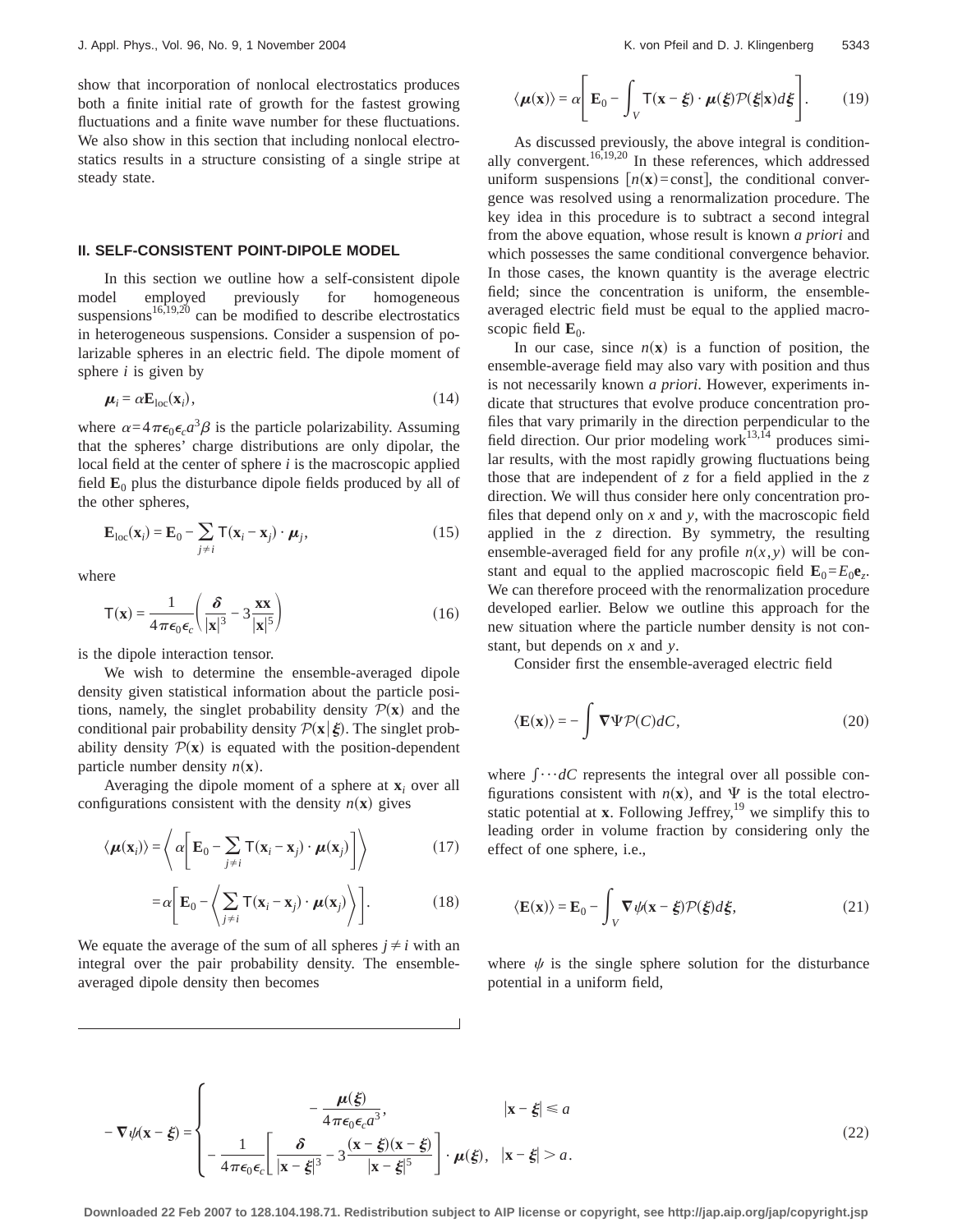The integrands in Eqs. (19) and (21) are equivalent as  $|\mathbf{x}|$  $-\xi \rightarrow \infty$  because  $\mathcal{P}(\mathbf{x}|\xi) \rightarrow \mathcal{P}(\mathbf{x})$  in this limit. Since  $\langle \mathbf{E}(\mathbf{x}) \rangle$  $=\mathbf{E}_0$  for  $n(\mathbf{x})=n(x, y)$ , the integral in Eq. (21) must be equivalent to zero. Subtracting the integral from Eq. (19), we obtain the following expression for the position-dependent dipole moment in terms of an integral that is absolutely convergent:

$$
\langle \mu(\mathbf{x}) \rangle = \alpha \Bigg\{ \mathbf{E}_0 - \int_V \left[ \mathbf{T}(\mathbf{x} - \xi) \cdot \langle \mu(\xi) \rangle \mathcal{P}(\xi | \mathbf{x}) \right. \\ - \nabla \psi(\mathbf{x} - \xi) \mathcal{P}(\xi) \Bigg] d\xi \Bigg\}. \tag{23}
$$

We consider here only an idealized, structureless suspension, where the probability density functions are given by  $P(\xi)=n(\xi)$  and

$$
\mathcal{P}(\xi|\mathbf{x}) = \begin{cases} 0 & \text{for } |\xi - \mathbf{x}| \le 2a \\ n(\xi) & \text{for } |\xi - \mathbf{x}| > 2a. \end{cases} \tag{24}
$$

Substituting these into Eq. (23) gives the following equation for the self-consistent, ensemble-averaged dipole moment:

$$
\langle \boldsymbol{\mu}(\mathbf{x}) \rangle = \alpha \Bigg[ \mathbf{E}_0 + \int_{r < 2a} \nabla \psi(\boldsymbol{\xi} - \mathbf{x}) n(\boldsymbol{\xi}) d\boldsymbol{\xi} \Bigg].
$$
 (25)

This equation illustrates the nonlocal character of the polarization, where the dipole at a point depends on an integral of the dipole moments in the neighborhood of the point of interest [the dipole moment depends on the integral via  $\nabla \psi$ , defined in Eq. (22)].

In the remainder of this paper, we consider concentration profiles that vary only in one direction *y*. Dropping the angled bracket notation, the ensemble-averaged dipole moment magnitude in the *z* direction,  $\mu(y)$ , can be expressed as

$$
\mu(y) = \alpha E_0 + \beta \int_{y-2a}^{y+2a} \mu(y') n(y') K(y'-y) dy',
$$
 (26)

where

$$
K(y'-y) = \frac{\pi}{2} \left[ a^2 - \frac{1}{4} (y'-y)^2 \right].
$$
 (27)

Equation (26) can be solved numerically, for example, by a Picard iteration. An initial guess for the function  $\mu(y)$  is substituted into the integral to obtain an improved approximation for  $\mu(y)$ . This process is repeated with each successive approximation substituted into the integral until the improved approximation no longer changes. This approach is employed in the following section to determine the dipole moment distribution near a step in concentration. In Sec. III B we describe a gradient expansion solution for  $\mu(y)$ valid when the fluctuations in concentration are small.

### **III. RESULTS AND DISCUSSION**

#### **A. Comparison with prior work**

Here we consider the effect of nonlocal electrostatics in a nonuniform suspension, where the concentration changes



FIG. 2. Excess polarization as a function of *y* for a step in concentration using the SCF model and the asymptotic model of Keiller and Feuillebois  $(\beta=1)$ .

abruptly at a step at  $y=0$ , where the singlet probability density  $P(y)$  (equal to the number density  $n(y)$ ) is given by

$$
\mathcal{P} = \begin{cases} 0 & \text{for } y \le 0 \\ n & \text{for } y > 0. \end{cases} \tag{28}
$$

We are interested here in the relationship between the dielectric displacement and electric field for a field applied parallel to the face of the step,  $\mathbf{E}_0 = E_0 \mathbf{e}_z$ .

Keiller and Feuillebois<sup>18</sup> employed Hinch's method<sup>21</sup> to determine the relationship between the flux and field gradient near such a step change in concentration, including nonlocal effects. Using the notation employed here, they obtained an asymptotic expression to  $O(\phi^2)$  for the dielectric displacement,

$$
\mathbf{D} = \boldsymbol{\epsilon}_0 \boldsymbol{\epsilon}_c [1 + 3\beta \phi^+(y) + C_{\parallel}(y, \beta) \phi^2 + O(\phi^3)] \mathbf{E}_0, \quad (29)
$$

where  $\phi=4\pi na^3/3$  is the constant volume fraction within the step and

$$
\phi^+(y) = \int_{|\mathbf{x} - \mathbf{x}'| < a} \mathcal{P}(y') d\mathbf{x}'.\tag{30}
$$

The coefficient  $C_{\parallel}(y, \beta)$  is given graphically in Fig. 2 of their paper.

The SCF model [Eq. (26)] is compared to the results obtained by Keiller and Feuillebois in Fig. 2, where the excess polarization is plotted as a function of *y* for different values of  $\phi$ . The excess polarization is the particle contribution to the polarization, given by  $P^{ex} = D - \epsilon_0 \epsilon_c E_0 = n\mu$ , where the former form is employed to plot results from the method of Keiller and Feuillebois and the latter form is used to plot results from the SCF model.

The SCF model fails to capture the smooth variation in polarization for  $y < 0$ , primarily because it essentially treats the particles as points. However, the SCF model does capture the variation in polarization for  $y > 0$ . While the results of Keiller and Feuillebois are asymptotically exact as  $\phi \rightarrow 0$ , their results underpredict the polarization magnitude in the bulk  $(y \rightarrow \infty)$  for nonzero  $\phi$ . The SCF model also predicts a greater range of influence of the interface at large  $\phi$ , with the polarization varying for larger values of *y* than that predicted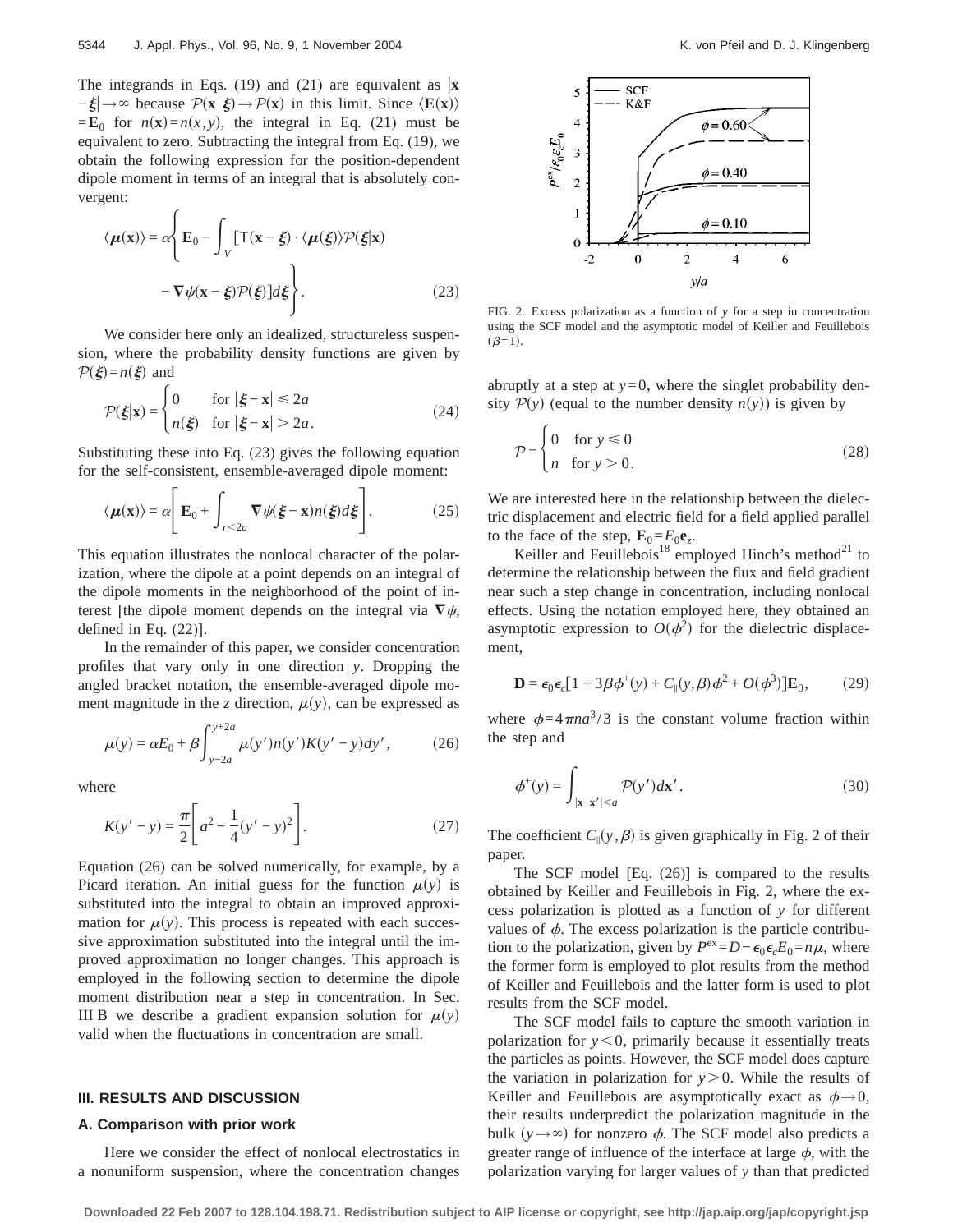

FIG. 3. Surface free energy as a function of concentration for a step in concentration from 0 to  $\phi$  ( $\beta=1$ ).

by Keiller and Feuillebois. Presumably, results predicted by Hinch's method would produce a larger range of influence if carried out to higher order in  $\phi$ .

The electrostatic contribution to the surface free energy is written as

$$
F^{E,\text{surf}} = \int_{-\infty}^{\infty} \left[ F^{E}(y) - F^{E,\text{bulk}} \right] dy,\tag{31}
$$

where  $F^E(y) = -D \cdot E/2$  is the free energy density and  $F^{E, bulk}$ is the free energy density of a uniform suspension with the local concentration,

$$
F^{E,\text{bulk}} = \begin{cases} -\epsilon_0 \epsilon_c E_0^2 / 2 & \text{for } y \le 0\\ -\mathbf{D}(y \to \infty) \cdot \mathbf{E}_0 / 2 & \text{for } y > 0. \end{cases}
$$
(32)

The surface free energy for a step in concentration obtained from the SCF model and the method of Keiller and Feuillebois is plotted as a function of particle volume fraction in the step in Fig. 3, for  $\beta=1$ . Both the models give a positive surface free energy that increases with concentration. The SCF model underpredicts the surface free energy at small concentrations, while the results of Keiller and Feuillebois underpredict the surface free energy at large concentrations.

### **B.** Gradient expansion for  $\phi = \phi(x, y)$

where

In order to understand how nonlocal contributions to the electrostatics affect the early stages of structure evolution in ER and MR fluids, we must analyze how small fluctuations in concentration affect the polarization. We expand the particle number density at a point  $y'$  about the the value at  $y$ ,

$$
n(y') = n(y) + \left(\frac{dn}{dy}\right)_y (y' - y) + \frac{1}{2} \left(\frac{d^2n}{dy^2}\right)_y (y' - y)^2 + \cdots
$$
\n(33)

Substituting this into Eq. (26), integrating, and gathering like terms, we obtain

$$
\frac{\mu(y)}{\alpha E_0} = \tilde{\mu}_u(\phi) + K_1(\phi)\frac{d^2\phi}{dy^2} + K_2(\phi)\left(\frac{d\phi}{dy}\right)^2 + \cdots, \quad (34)
$$



FIG. 4. Dipole moment magnitude as a function of position for sinusoidally varying concentration profiles  $(\beta=1)$ .

$$
\tilde{\mu}_u(\phi) = \frac{1}{1 - \beta \phi} \tag{35}
$$

is the solution for the scaled dipole moment magnitude  $\mu/\alpha E_0$  for a uniform suspension, and

$$
K_1(\phi) = \frac{2}{5} \beta a^2 \frac{1}{(1 - \beta \phi)^3},\tag{36}
$$

$$
K_2(\phi) = \frac{4}{5} \beta^2 a^2 \frac{1}{(1 - \beta \phi)^4}
$$
 (37)

describe the influence of spatial derivatives of  $\phi$  on the dipole moment.

Equation (34) for  $\mu/\alpha E_0$ , truncated after the  $K_2$  term, is expected to be valid for relatively small concentration gradients. Consider the behavior of the position-dependent dipole moment for a sinusoidally varying concentration profile of the form

$$
\phi(y) = \phi_0 + \Delta \phi \sin 2\pi y / \lambda. \tag{38}
$$

The concentration gradient is proportional to  $1/\lambda$ , and thus we expect the gradient expansion to be reasonable for sufficiently large  $\lambda$ .

In Fig. 4, the dipole moment is plotted as a function of position for three such profiles, with  $\phi_0=0.3$ ,  $\Delta\phi=10^{-3}$ , and  $\lambda = 20a$ , 10*a*, and 5*a*. The solid curves represent the numerical solution of the full SCF model [Eq. (26)], the dashed curves represent the gradient expansion result, and the dotted curves represent dipole moment magnitude of a uniform suspension with the local value of the concentration [i.e., using Eq. (35) with  $\phi = \phi(y)$ ]. In each case, the dipole magnitude varies sinusoidally with position with the same wavelength as the concentration profile, but with different amplitude (profiles from the full SCF model are not perfectly sinusoidal because of the nonlinear dependence of  $\tilde{\mu}_u$  on  $\phi$ ). For finite  $\lambda$ , the amplitude of the dipole moment obtained with the SCF model is smaller than that obtained with the uniform suspension approximation (which is independent of  $\lambda$ ). This occurs because the integral in Eq. (26) effectively averages the dipole moment magnitude over the range of two sphere diameters. As  $\lambda$  decreases, the moment amplitude obtained from the SCF model decreases because the averaging process en-

**Downloaded 22 Feb 2007 to 128.104.198.71. Redistribution subject to AIP license or copyright, see http://jap.aip.org/jap/copyright.jsp**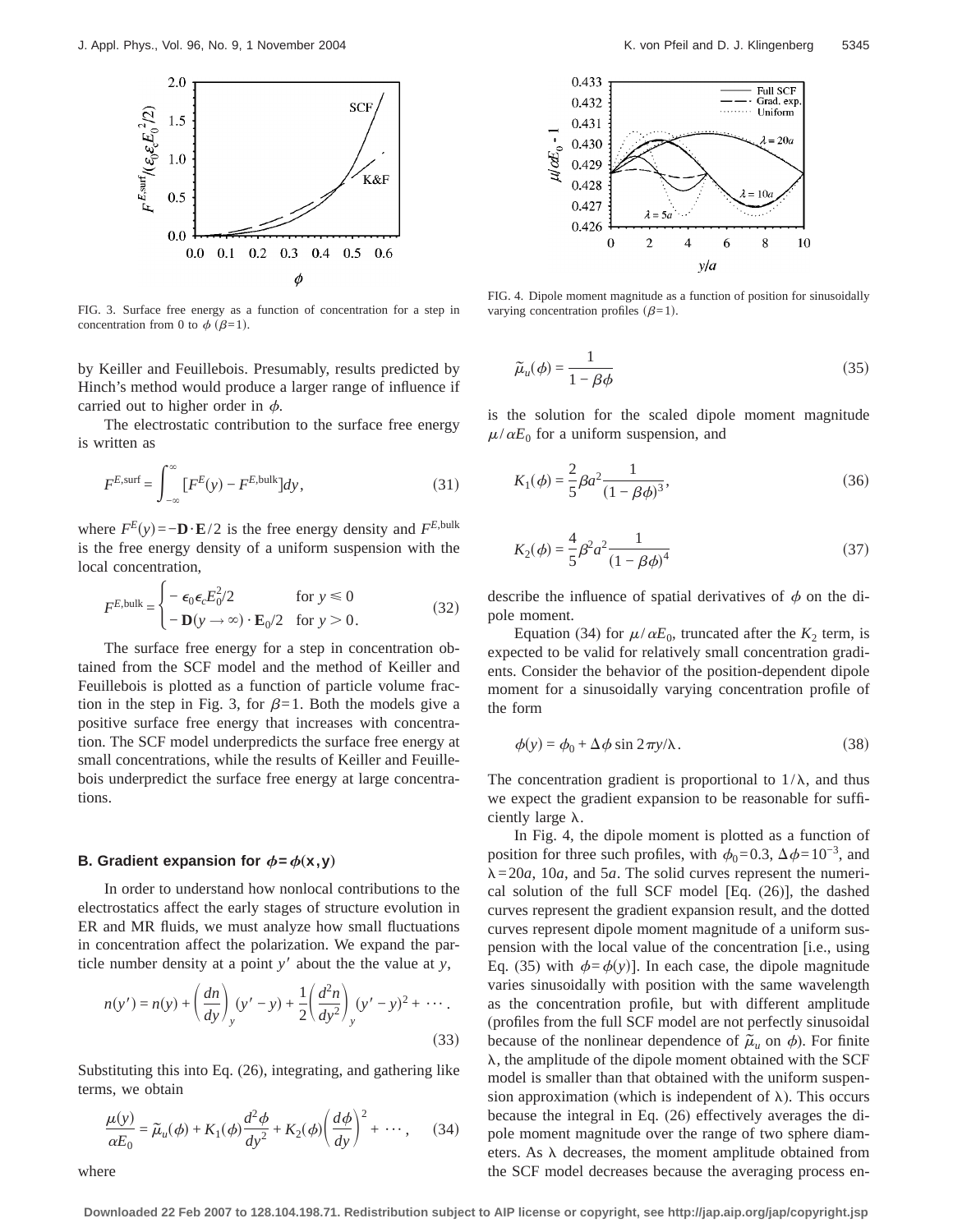

FIG. 5. Excess polarization as a function of position for sinusoidally varying concentration profiles  $(\beta=1)$ .

compasses a greater fraction of the range of the concentration variation. As  $\lambda \rightarrow 0$ , the amplitude obtained from the SCF model goes to zero.

The gradient expansion results qualitatively reproduce the behavior of the full SCF model. The amplitude of the dipole moment variation is smaller than that of the uniform suspension approximation. However, the amplitude of the dipole moment variation from the gradient expansion is smaller than that predicted by the full SCF model, more so for smaller  $\lambda$ .

The excess polarization,  $P^{ex} = n\mu$ , is plotted as a function of position in Fig. 5 for the same sinusoidal concentration profiles discussed above. Again, the amplitude of the variation in the polarization obtained from the full SCF model is smaller than that obtained from the uniform suspension approximation. However, the difference in the amplitudes is smaller, and the variation obtained with the gradient expansion more closely follows the SCF model than it does for the dipole moment magnitude. Since the driving force for structure evolution is the free energy, which in turn is more directly relatedto the polarization than the dipole moment magnitude

 $[F^{E} = -(\epsilon_0 \epsilon_c E_0^2 + E_0 P^{ex})/2$ , see below], the behavior of the predicted polarization is apparently a more critical test of the gradient expansion.

# **C. Effect on structure evolution**

In the continuum model described in Sec. I, structure evolution in the one-dimensional model is described by the conservation equation

$$
\frac{\partial \phi}{\partial t} = -\frac{2a^2}{9\eta_c} \frac{\partial}{\partial y} \left[ f(\phi) \frac{\partial}{\partial y} (\sigma_{yy}^{(p,E)} + \sigma_{yy}^{(p,H)}) \right]. \tag{39}
$$

For homogeneous electrified suspensions, the stress is given in terms of the free energy by  $16,22$ 

$$
\sigma_{ik} = \widetilde{F}\delta_{ik} + \left. \frac{\partial \widetilde{F}}{\partial u_{ik}} \right|_{T,\mathbf{E}} + \frac{1}{2}(E_i D_k + E_k D_i), \tag{40}
$$

where the free energy density is

$$
\widetilde{F} = F_0 - \int_0^{\mathbf{E}} \mathbf{D} \cdot d\mathbf{E},\tag{41}
$$

and  $F_0$  is the free energy density in the absence of an applied field. For the one-dimensional problem, we are interested in only  $\sigma_{yy}$ . This is obtained from Eq. (40) as

$$
\sigma_{yy} = \widetilde{F} - \phi \frac{\partial \widetilde{F}}{\partial \phi}.
$$
\n(42)

The electrostatic component is simply  $\sigma_{yy}^E = \sigma_{yy} - \sigma_{yy}(E_0=0)$ . For inhomogeneous suspensions, we assume that we can

generalize Eq. (42) to write  $ad$ 

$$
\sigma_{yy}^E = F^E - \phi \frac{\delta \mathcal{F}^E}{\delta \phi},\tag{43}
$$

where the total electrostatic free energy  $\mathcal{F}^E$  is

$$
\mathcal{F}^E = \int_V F^E dV.
$$
\n(44)

The electrostatic free energy density is related to the SCF dipole moment magnitude by

$$
F^{E} = -\frac{1}{2}\mathbf{D} \cdot \mathbf{E} \tag{45}
$$

$$
=-\frac{1}{2}(\epsilon_0 \epsilon_c E_0^2 + P^{ex} E_0) \tag{46}
$$

$$
=-\frac{1}{2}\epsilon_0\epsilon_c E_0^2\bigg[1+3\beta\phi\bigg(\frac{\mu}{\alpha E_0}\bigg)\bigg].
$$
\n(47)

#### **1. Linear stability analysis**

In order to determine the conditions under which stripes will form from a homogeneous suspension simultaneously subjected to shear and an electric field, we consider the effect of small fluctuations in concentration on the evolution of structure as described by the one-dimensional conservation equation [Eq. (39)]. We let  $\phi(y, t) = \phi_0 + \phi'(y, t)$ , where  $\phi_0$  is the average concentration and  $|\phi'(y, t)| \leq 1$ . Substituting this and the gradient expansion result for  $\mu(y)/\alpha E_0$  [Eq. (34)] into the expression for the free energy [Eq. (44)], we can obtain the normal stress component  $\sigma_{yy}^{\vec{E}}$  via Eq. (43). Substituting this along with the expression for the hydrodynamic contribution to the normal stress [the *yy* component of Eq. (2)] into the particle conservation equation [Eq. (39)], we obtain after some simplification

$$
\frac{\partial \phi'}{\partial t} = -M \left( 1 - \frac{\mathbf{Mn}}{\mathbf{Mn}_c(\phi_0)} \right) \frac{\partial^2 \phi'}{\partial y^2} - MC(\phi_0) \frac{\partial^4 \phi'}{\partial y^4},\qquad(48)
$$

where  $M$  and  $Mn_c$  are defined by Eqs. (11) and (13), respectively, and

$$
C(\phi_0) = \frac{a^2}{5} \frac{1 + \beta \phi_0}{1 - \beta \phi_0}.
$$
 (49)

To determine the linear stability of a uniform concentration profile, we examine the evolution predicted by Eq. (48) for fluctuations of the form  $\phi' = e^{iky}e^{st}$ . Substitution into Eq. (48) yields

**Downloaded 22 Feb 2007 to 128.104.198.71. Redistribution subject to AIP license or copyright, see http://jap.aip.org/jap/copyright.jsp**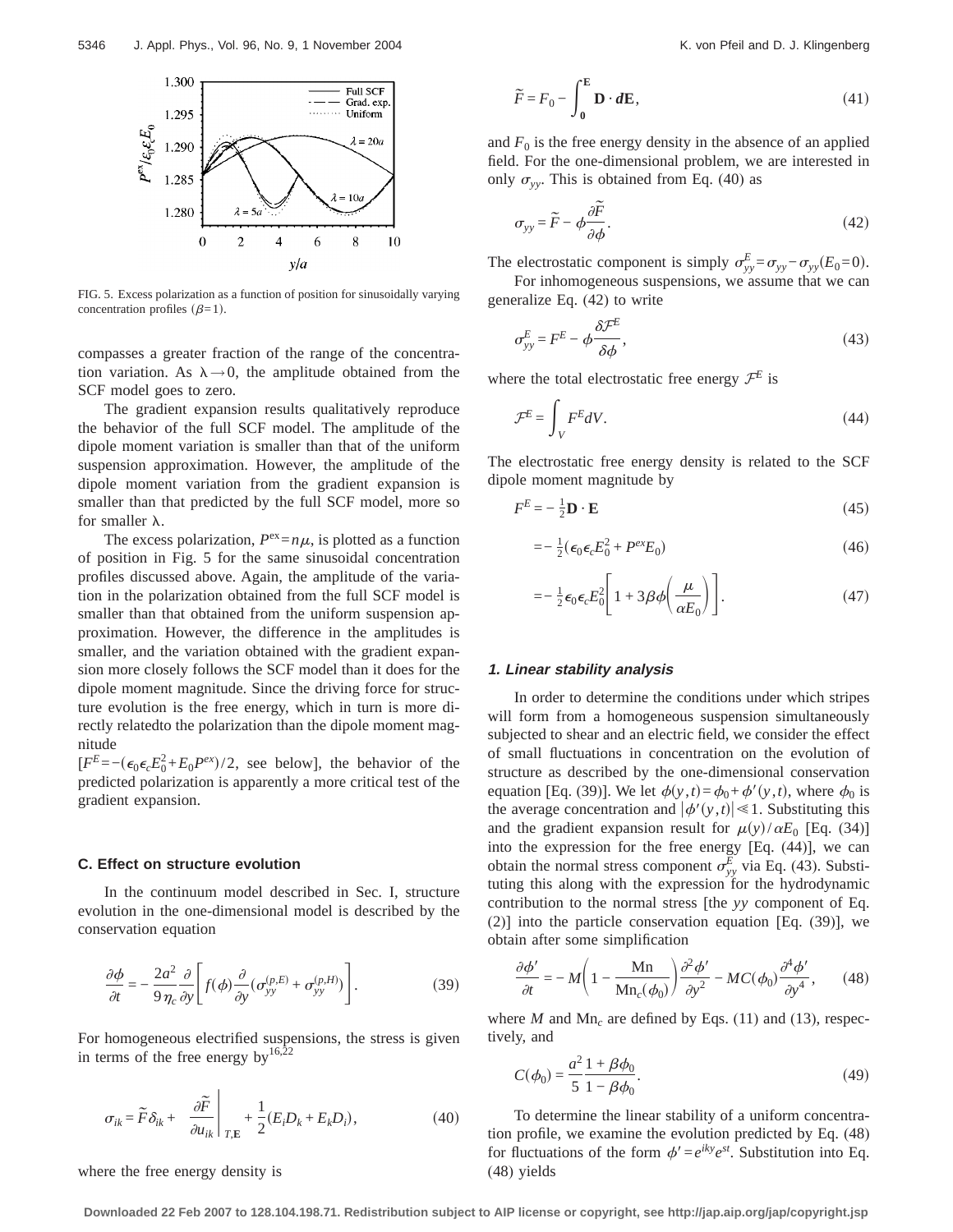$$
s = M \left( 1 - \frac{\text{Mn}}{\text{Mn}_c} \right) k^2 - MCk^4.
$$
 (50)

Uniform suspensions will be unstable and stripes will begin to form when  $s > 0$  for any *k*. Thus the nonlocal electrostatics, which give rise to the term containing *C*, tend to stabilize certain fluctuations. However, the stability boundary  $(s=0)$ , is still characterized by

$$
Mn = Mn_c, \t\t(51)
$$

where the critical Mason number Mn<sub>c</sub> is given by Eq. (13). Thus including nonlocal electrostatics does not alter the conditions under which stripes are predicted to form, with stripes still appearing for  $Mn < Mn_c(\phi_0)$ .

Although the stability boundary is unaffected, nonlocal electrostatics do alter the fastest growing fluctuations. The wave number that gives the largest value of *s* is

$$
k_{\text{max}} = \left[\frac{1}{2C} \left(1 - \frac{\text{Mn}}{\text{Mn}_c}\right)\right]^{1/2} \tag{52}
$$

which corresponds to a growth rate

$$
s_{\text{max}} = \frac{M}{4C} \left( 1 - \frac{\text{Mn}}{\text{Mn}_c} \right)^2.
$$
 (53)

This differs from that predicted by the previous analysis in which nonlocal electrostatics were ignored, which gave the fastest growing wave number of  $k \rightarrow \infty$  with growth rate  $s_{\text{max}} \rightarrow \infty$ . These quantities are now finite, scaling with the particle size as  $k_{\text{max}} \sim 1/a$  and  $s_{\text{max}} \sim 1/a^0$ . For typical values of the parameters ( $\beta = 1$ ,  $\phi_0 = 0.1$ ,  $\epsilon_c = 2$ ,  $E_0 = 10^6$  V/m,  $\eta_c$ =0.1 Pa s) with Mn  $\textless Mn_c$ , this leads to  $s_{\text{max}} \approx 10 \text{ s}^{-1}$ , which is consistent with the experimental observation that stripes begin to form rapidly upon the application of a sufficiently large electric field to a sheared suspension.

## **2. Steady-state structure**

The structure obtained at steady state after the application of an electric field to a flowing suspension can be obtained by finding the steady-state solution to Eq. (39). In the limit of vanishing shear rates  $(Mn\rightarrow 0)$ , the steady state concentration profile will minimize the total electrostatic free energy  $\mathcal{F}^E$ , subject to the constraint  $0 \leq \phi \leq \phi_{\text{max}}$ .

A simulated-annealing Monte Carlo algorithm<sup>23</sup> was employed to find a minimum free energy as follows. Given an initial concentration profile discretized on a periodic domain, a point on the domain is selected at random and the concentration at that point altered randomly (subject to the constraint  $0 \le \phi \le \phi_{\text{max}}$ ). After renormalizing to guarantee  $(1/V)\int_{V}\phi dV = \phi_0 = \text{constant}$ , the total free energy is recalculated. If the free energy is reduced, the step is accepted unconditionally, otherwise it is accepted with probability *p* =exp(-ζΔ $\mathcal{F}^E$ / $\epsilon_0 \epsilon_c E_0^2$ ). Using a random concentration fluctuation magnitude of  $\Delta \phi$ =0.004,  $\zeta$  is slowly increased from  $10^2$  to  $10^5$  over the course of  $\mathcal{O}(10^7)$  steps. Near the end of this annealing procedure, most steps are rejected, presumably because the free energy is approaching a minimum.

Results from a typical procedure are illustrated in Fig. 6, where the initial and "final" concentration profiles are plotted



FIG. 6. Initial and final concentration profiles. The final concentration profile was obtained by a Monte Carlo minimization of the free energy. Also shown is the dipole moment magnitude for the final concentration profile.

as a function of position *y*. Also plotted is the dipole moment distribution for the final structure. The initial concentration profile here is a constant  $\phi(y) = \phi_0 = 0.3$ . The final concentration profile is a stripe—a region of essentially zero concentration and a region of high particle concentration.

Several features of this profile are independent of the initial profile or the sequence of random steps employed. First, although the location of the stripe within the domain may vary, a single stripe always forms. In contrast, the prior continuum model employing only local electrostatics only predicts that stripes will form, but gives no indication of the number. That only a single stripe forms here is expected since each interface gives a positive contribution to the free energy, and thus fewer interfaces are energetically favorable. Second, the concentration profile always varies discontinuously through an interface, varying from  $\phi \approx 0$  in the particle-free region to  $\phi \lesssim \phi_{\text{max}}$  within the stripe, over a distance of the spatial discretization  $\Delta y$ . This is consistent with the prior, local continuum model which predicts a discontinuous concentration profile from  $\phi=0$  to  $\phi_{\text{max}}$  at an interface. We expect that other models for the nonlocal electrostatics will produce similar discontinuous concentration profiles at interfaces.

This steady state structure has several implications for the behavior of sheared ER and MR devices. Since the minimum free energy corresponds to a single stripe, we expect that structures will continue to coarsen until a single stripe is obtained. As illustrated in Fig. 1, coarsening is quite slow, with numerous stripes still present after a considerable period of shearing. Thus steady state will take an even longer time to be reached. Furthermore, the apparent rheological properties will continue to vary as the structure coarsens. We therefore expect that under conditions where stripes form  $(Mn< Mn_c)$ , experiments and devices will essentially always be in unsteady state.

### **IV. CONCLUSION**

We have illustrated a self-consistent point-dipole model to describe the effect of nonlocal electrostatics on polarization in nonuniform particulate suspensions in the presence of an applied electric field. Analysis was limited to concentration profiles that vary in only one direction perpendicular to a constant applied field.